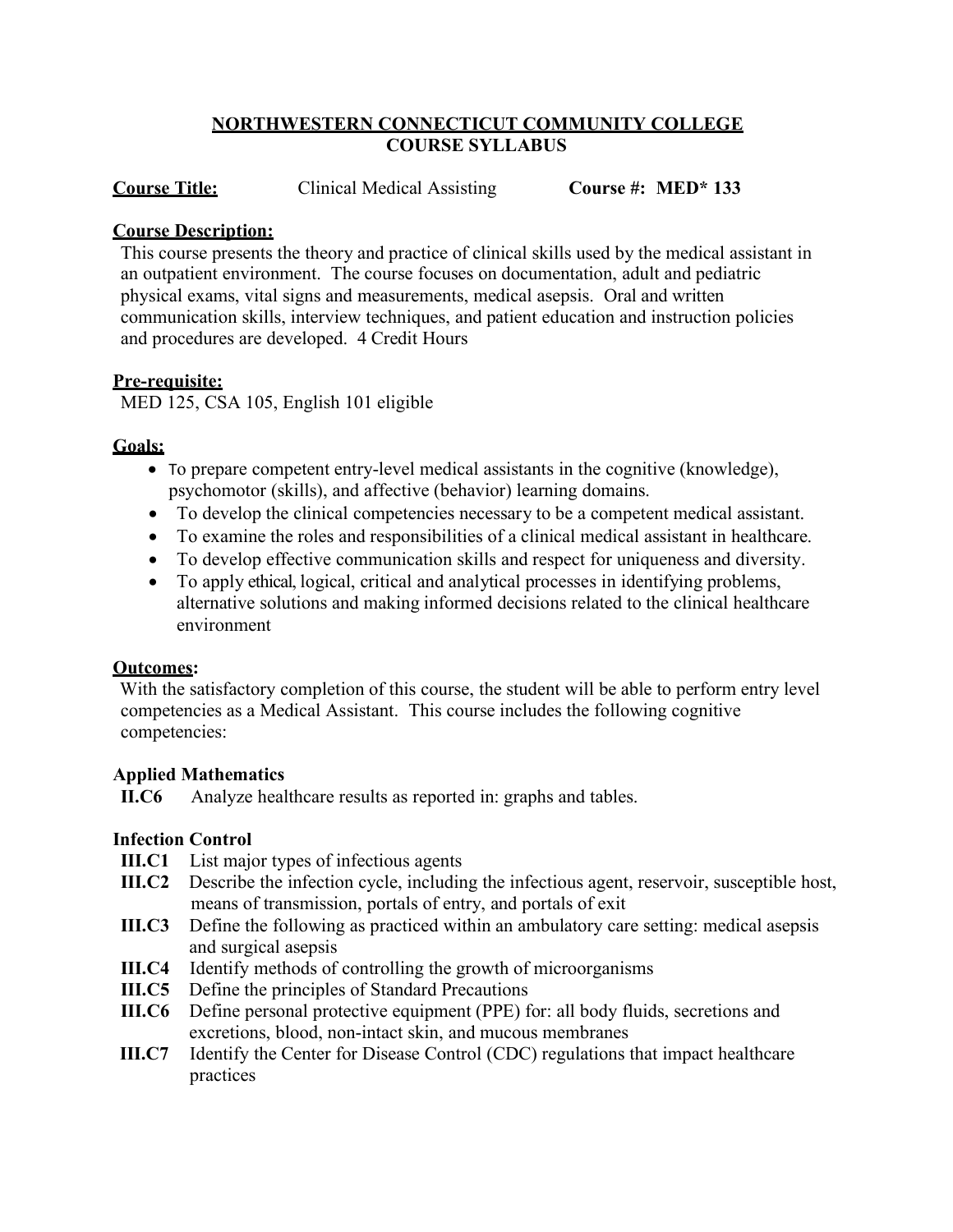#### **Concepts of Effective Communication**

- **V.C16** Differentiate between subjective and objective information
- **V.C18** Discuss examples of diversity: cultural, social, and ethnic

#### **Administrative Functions**

- **VI.C4** Define types of information contained in the patient's medical record.
- **VI.C5** Identify methods of organizing the patient's medical record based on; problem oriented medical record (POMR), source oriented medical record (SOMR)
- **VI.C10** List steps involved in completing an inventory

#### **Legal Implication**

**X.C12** Describe compliance with public health statutes: communicable diseases; abuse, neglect, and exploitation; and wounds of violence

#### **Protective Practices**

- **XII.C1** Identify: safety signs, symbols, and labels
- **XII.C2** Identify safety techniques that can be used in responding to accidental exposure to: blood, other body fluids, needle sticks, and chemicals
- **XII.C5** Describe the purpose of Safety Data Sheets (SDS) in a healthcare setting

#### **Entry Level Competencies for Medical Assistants**

See attached list

#### **Types of Assessments meeting Core Competencies**

Demonstration of skills/competencies Online interactive adaptive activities using McGraw Hill LearnSmart/ActivSim Online Quizzes and Discussion Board Unit tests, Midterm and Final Exam Patient Interview Assignment Patient Information Brochure – chronic disease

Practical Final A "live" comprehensive simulation to pull it all together. The final practical will include the Cognitive, Psychomotor and Affective content covered in this course. A non-student patient volunteer will role play various common scenarios with the student. The student brings the patient from the waiting room through the intake process, performs vital signs and measurements, correctly documents findings and sets up the exam room so that the "patient" is ready to see the physician.

**"Students must pass ALL (100%) of the psychomotor and affective domain competencies taught in this course prior to the date of the final exam. These competencies must EACH INDIVIDUALLY be passed with a grade of 80% or better in order to pass the course, complete the program and graduate. If this standard is not met the student will not pass the course and will have to repeat the entire course to graduate." CAAHEP accreditation requires 100% of all Medical Assisting graduates pass 100% of all competencies.**

**MEDICAL ASSISTING STUDENTS - 74% is an estimated figure which is considered a**